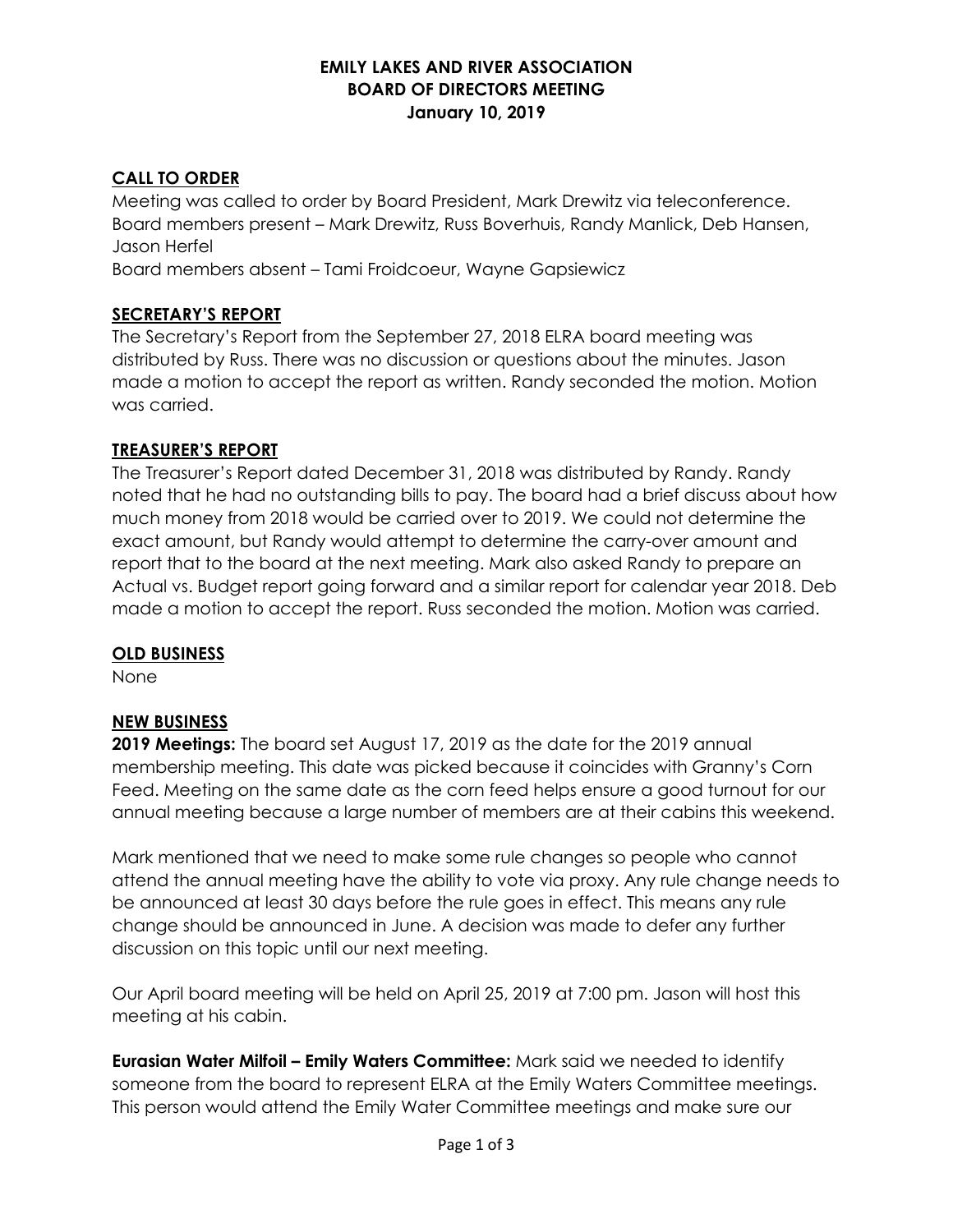#### **EMILY LAKES AND RIVER ASSOCIATION BOARD OF DIRECTORS MEETING January 10, 2019**

needs were brought up to this committee. The primary goal would be to coordinate our application for funds to control AIS. Deb volunteered to be our representative.

**Eurasian Water Milfoil – Emily Waters Funds:** Mark explained to Deb, and the rest of the the board, that we would need to apply for these funds from the city. He thought the application deadline was April 3.

**Eurasian Water Milfoil – PLM Activities:** In anticipation of more milfoil treatments needed in 2019, Mark said we would have to do get the contract paperwork started with PLM. He would pay special attention to the contract language to make sure we get the same or similar language as we used in 2018.

**Eurasian Water Milfoil – Crow Wing County AIS Plans:** Crow Wing County has sent out the 2019 Crow Wing County ASI Prevention Plan. It was attached to the email Mark sent for this board meeting. Comments are due back to Crow Wing County by January 30, 2019. Our comments were as follows:

- 1. Can Emily and Mary be counted as one body of water since the two lakes have only one public access.
- 2. What could ELRA do to support public education and awareness of AIS problems. Possibility of erecting a sign at the public landing on Emily informing boaters of a decontamination site on Mary lake.

**Membership Drive for 2019:** Mark requested comments on the membership form for 2019. A few minor changes were noted. Jason asked if it was possible to setup a text notification system for announcements to the membership. No one knew if this was possible.

**Winter Newsletter:** Our winter newsletter is scheduled to be mailed in early February. Mark would like to have the draft completed by January 25 and the final version ready by February 1. Topics to be included in this newsletter are no wake zones, lake levels and an introduction of the new board membes.

**Mail and Bank Account Follow-up:** Russ and Randy are checking the mail and both have a key to the mailbox. Randy has been at the bank to get access to the accounts. He still needs the checkbook from Kristi and is working on getting it from her.

#### **OTHER BUSINESS**

None

## **MEETING ADJOURNED**

Motion was made by Deb to adjourn the meeting. Randy seconded the motion. Motion was carried and meeting adjourned.